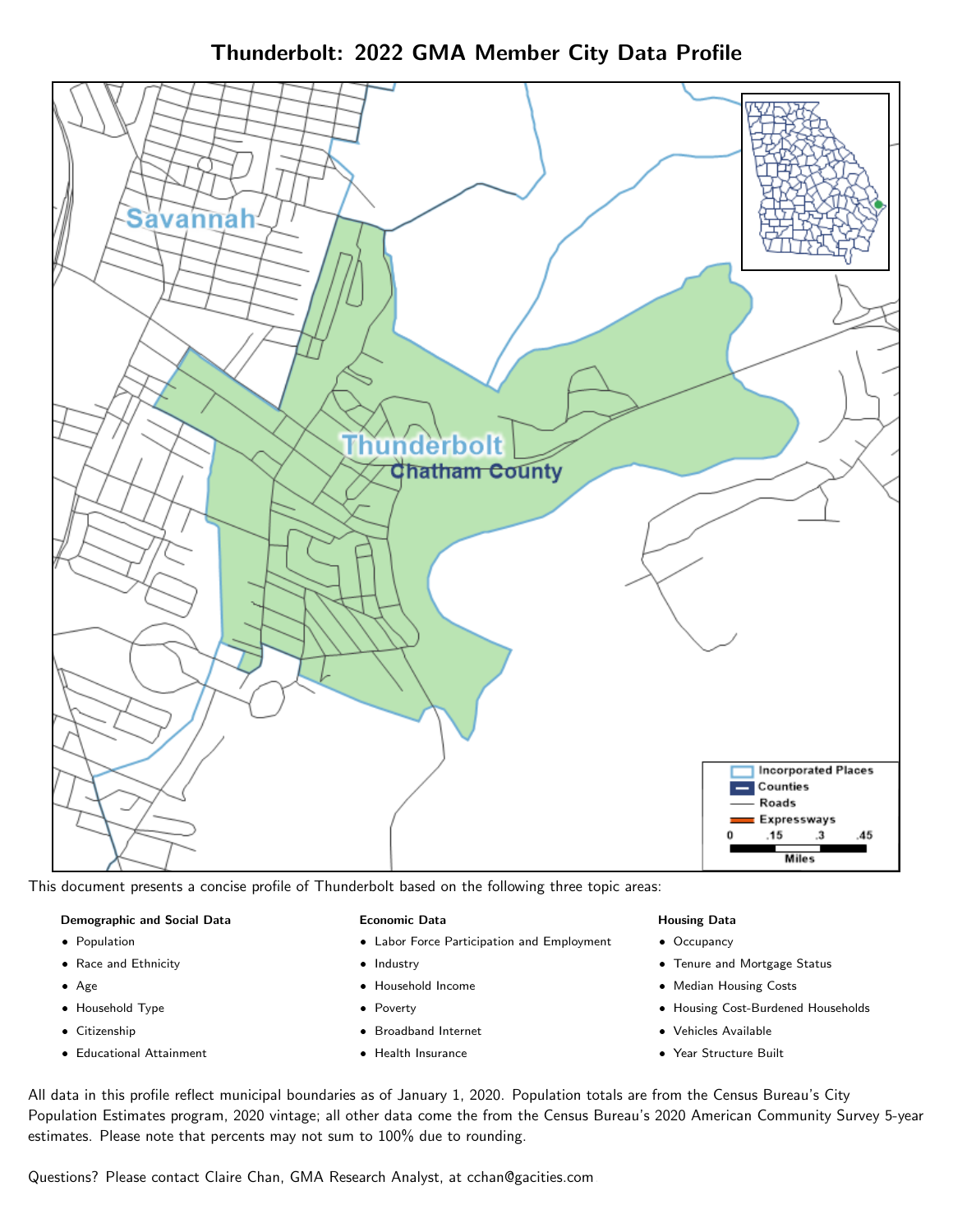# Thunderbolt: Demographic and Social





**Citizenship** 



Source: American Community Survey, 2020 5-year estimates, table B05002 Source: American Community Survey, 2020 5-year estimates, table B15002

### Race and Ethnicity



Source: U.S. Census Bureau, City Population Estimates, 2020 vintage Source: American Community Survey, 2020 5-year estimates, table B03002

## Household Type



Source: American Community Survey, 2020 5-year estimates, table B01001 Source: American Community Survey, 2020 5-year estimates, table B11001

### Educational Attainment



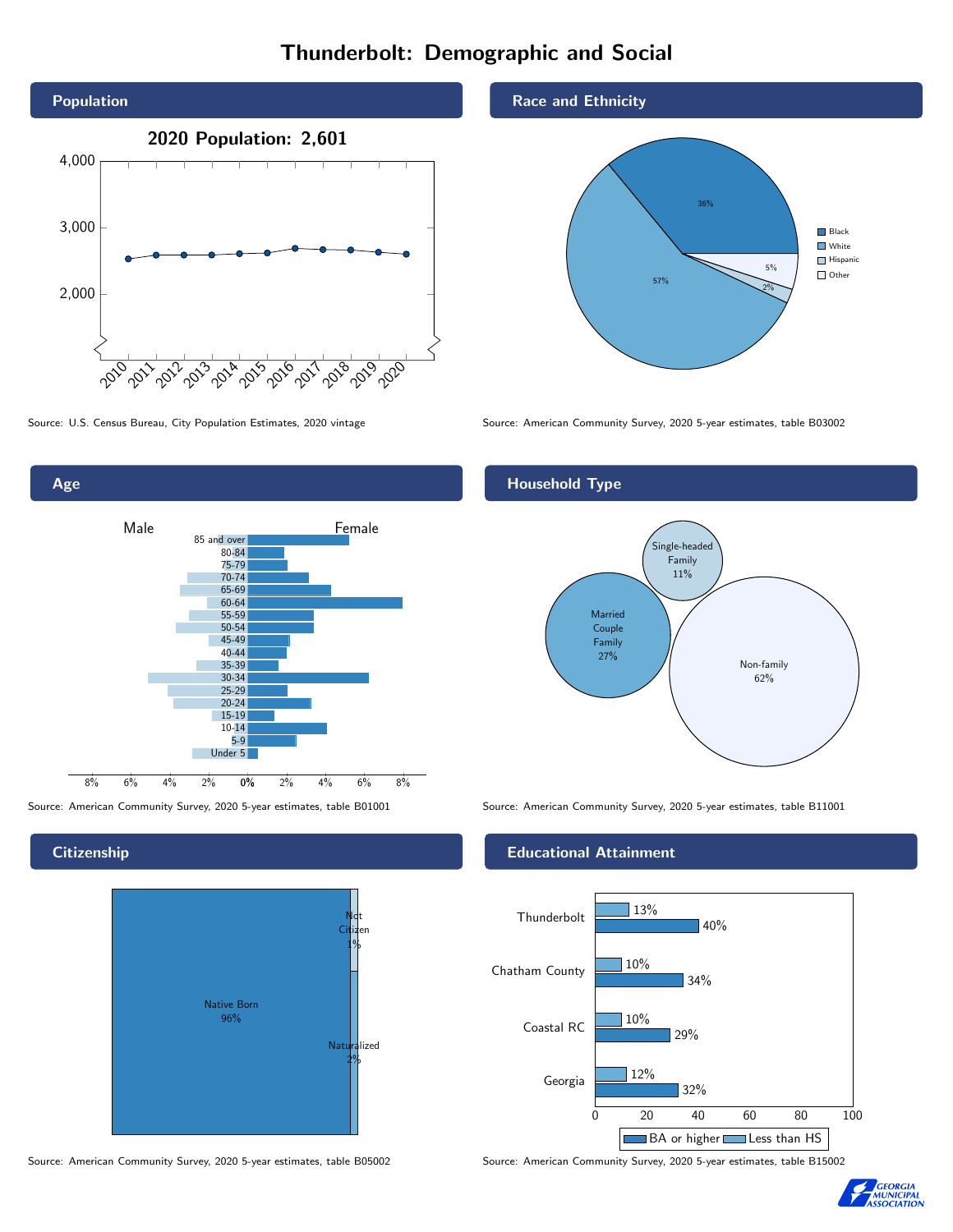# Thunderbolt: Economic



Source: American Community Survey, 2020 5-year estimates, table B23001 Note: Unemployment rate is based upon the civilian labor force.

#### Industry

Poverty

| Agriculture, forestry, fishing and hunting, and mining      | $0\%$ |
|-------------------------------------------------------------|-------|
| Construction                                                | 13%   |
| Manufacturing                                               | 3%    |
| <b>Wholesale Trade</b>                                      | 1%    |
| Retail Trade                                                | 15%   |
| Transportation and warehousing, and utilities               | 5%    |
| Information                                                 | $2\%$ |
| Finance and insurance, real estate, rental, leasing         | 9%    |
| Professional, scientific, mgt, administrative, waste mgt    | 12%   |
| Educational services, and health care and social assistance | 19%   |
| Arts, entertainment, recreation, accommodation, food        | 16%   |
| service                                                     |       |
| Other services, except public administration                | $1\%$ |
| Public administration                                       | $4\%$ |

Source: American Community Survey, 2020 5-year estimates, table C24030



Source: American Community Survey, 2020 5-year estimates, tables B19013 and B19025 Source: American Community Survey, 2020 5-year estimates, table B17010



Georgia 14%  $720%$ 

 $15%$ 

 $\sqrt{21\%}$ 

14%

19%

37%

 $721%$ 

0 20 40 60 80 100

Total Population Children

### Health Insurance

Coastal RC

Thunderbolt

Chatham County



Source: American Community Survey, 2020 5-year estimates, table B28002 Source: American Community Survey, 2020 5-year estimates, table B18135